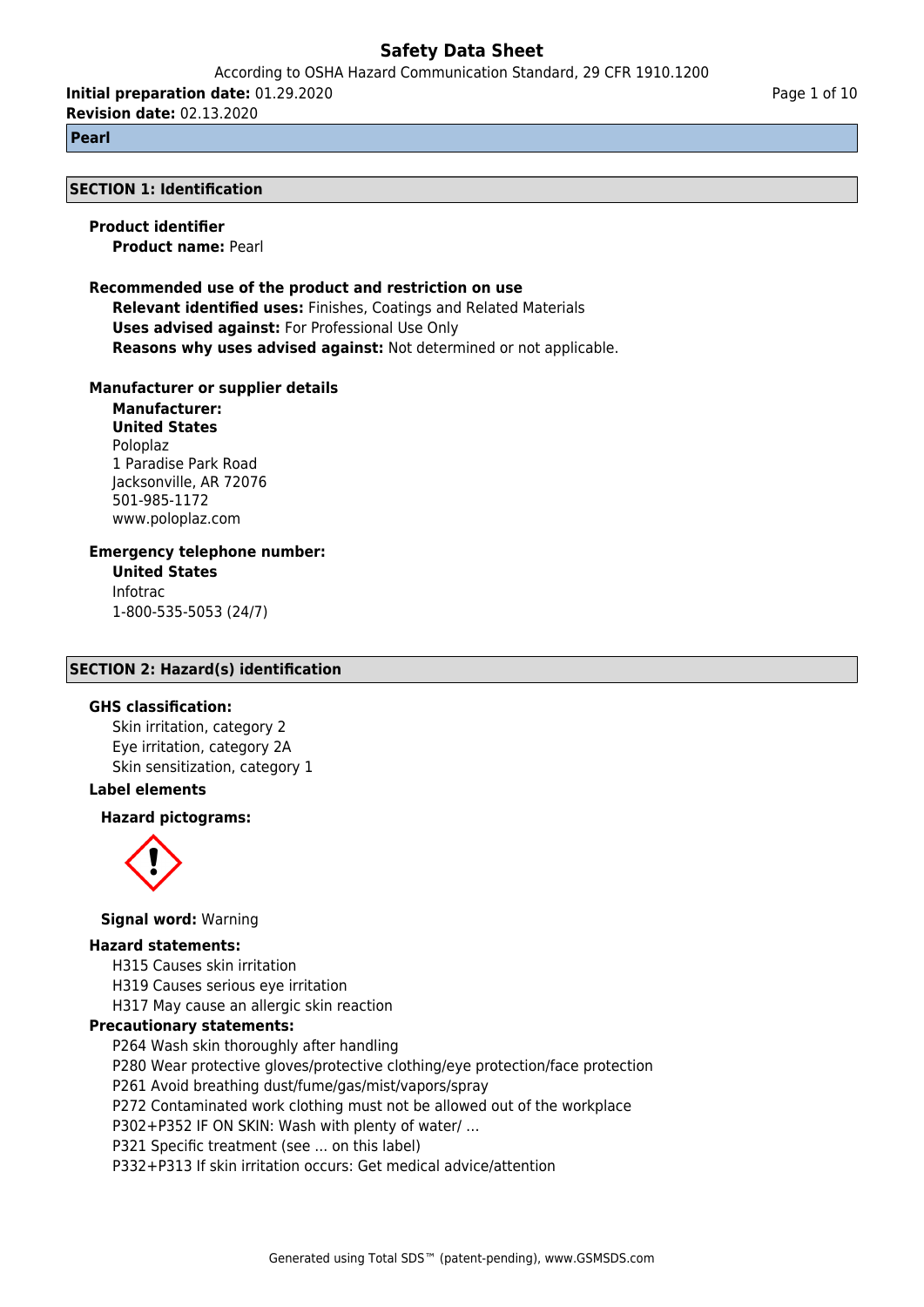According to OSHA Hazard Communication Standard, 29 CFR 1910.1200

**Initial preparation date:** 01.29.2020

**Revision date:** 02.13.2020

#### **Pearl**

P362 Take off contaminated clothing and wash it before reuse P305+P351+P338 IF IN EYES: Rinse cautiously with water for several minutes. Remove contact lenses, if present and easy to do. Continue rinsing P337+P313 If eye irritation persists: Get medical advice/attention P333+P313 If skin irritation or rash occurs: Get medical advice/attention P363 Wash contaminated clothing before reuse P501 Dispose of contents/container to…

## **Hazards not otherwise classified:** None

## **SECTION 3: Composition/information on ingredients**

| <b>Identification</b>     | Name                                                   | Weight % |
|---------------------------|--------------------------------------------------------|----------|
| CAS number:<br>29911-28-2 | 1-(2-butoxy-1-methylethoxy)propan-2-ol                 | $3-6$    |
| CAS number:<br>107-98-2   | 1-methoxy-2-propanol monopropylene glycol methyl ether | $4-6$    |

## **Additional Information:** None

### **SECTION 4: First aid measures**

### **Description of first aid measures**

#### **General notes:**

Show this Safety Data Sheet to the doctor in attendance.

#### **After inhalation:**

If inhaled, remove person to fresh air and place in a position comfortable for breathing. Keep person at rest. If breathing is difficult, administer oxygen. If breathing has stopped, provide artificial respiration. If experiencing respiratory symptoms, seek medical advice/attention.

## **After skin contact:**

Remove contaminated clothing and shoes. Rinse skin with copious amounts of water [shower] for several minutes. Launder contaminated clothing before reuse. If symptoms develop or persist, seek medical advice/attention.

## **After eye contact:**

Rinse eyes with plenty of water for several minutes. Remove contact lenses if present and easy to do so. Protect unexposed eye. If symptoms develop or persist, seek medical advice/attention. Rinse eyes with plenty of gently flowing lukewarm water for 15 minutes. Remove contact lenses if

present and easy to do so. Protect unexposed eye. If symptoms develop or persist, seek medical advice/attention.

## **After swallowing:**

If swallowed, DO NOT induce vomiting unless told to do so by a physician or poison control center. Rinse mouth with water. Never give anything by mouth to an unconscious person. If spontaneous vomiting occurs, place on the left side with head down to prevent aspiration of liquid into the lungs. If symptoms develop or persist, seek medical advice/attention.

## **Most important symptoms and effects, both acute and delayed**

## **Acute symptoms and effects:**

Skin contact may result in redness, pain, burning and inflammation.

Eye contact may result in irritation, redness, pain, inflammation, itching, burning and tearing.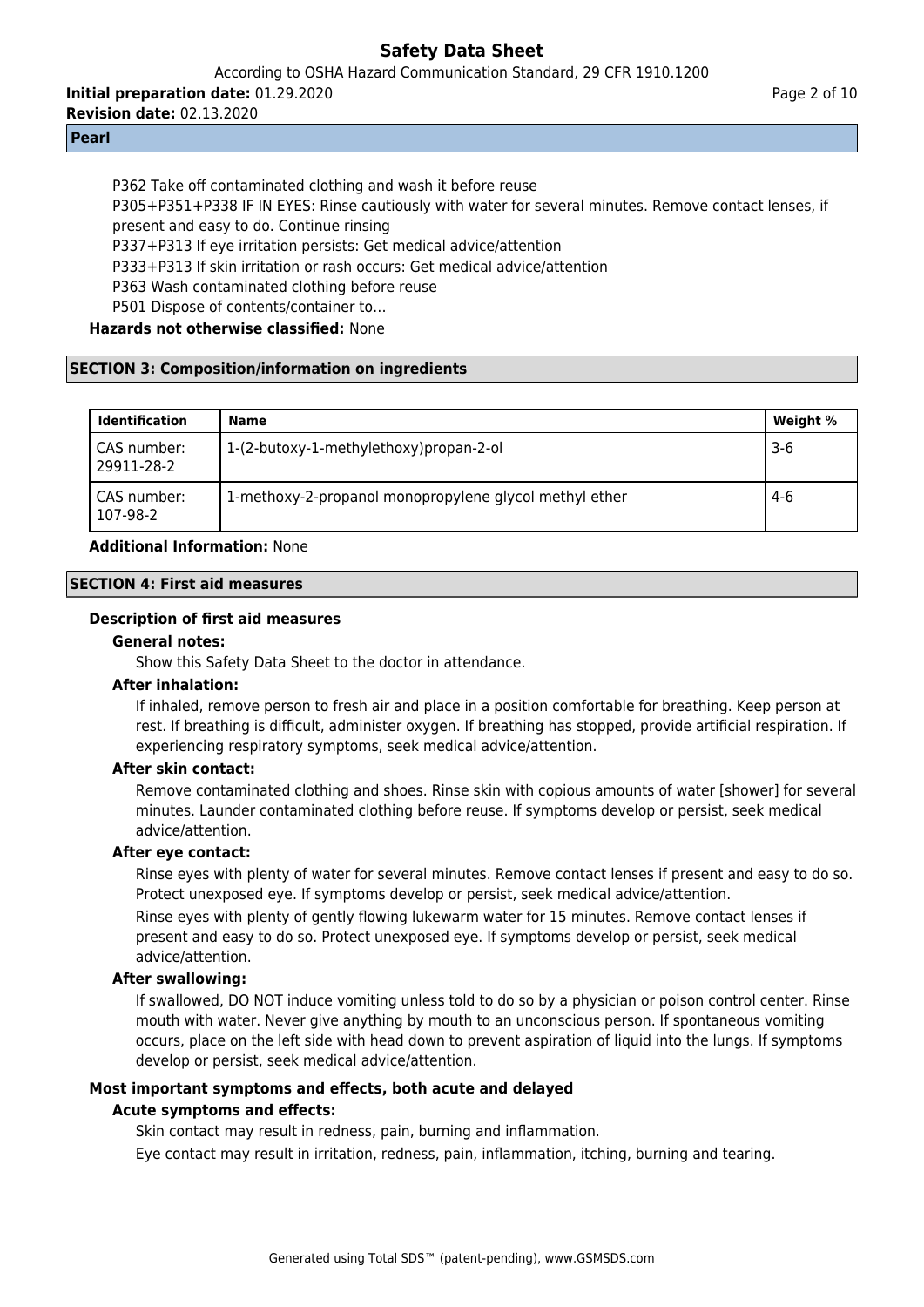According to OSHA Hazard Communication Standard, 29 CFR 1910.1200

**Initial preparation date:** 01.29.2020

**Revision date:** 02.13.2020

#### **Pearl**

Dermal exposure may cause an allergic skin reaction. Symptoms may include irritation, redness, pain, rash, inflammation, itching, burning and dermatitis.

#### **Delayed symptoms and effects:**

Effects are dependent on exposure (dose, concentration, contact time).

#### **Immediate medical attention and special treatment**

#### **Specific treatment:**

Effects are dependent on exposure (dose, concentration, contact time).

#### **Notes for the doctor:**

Treat symptomatically.

#### **SECTION 5: Firefighting measures**

#### **Extinguishing media**

## **Suitable extinguishing media:**

Water mist/fog, carbon dioxide, dry chemical or alcohol resistant foam.

#### **Unsuitable extinguishing media:**

Do not use water jet.

## **Specific hazards during fire-fighting:**

Thermal decomposition may produce irritating/toxic fumes/gases.

## **Special protective equipment for firefighters:**

Fire-fighters should wear appropriate protective equipment and self-contained breathing apparatus (SCBA with a full-face piece operated in positive pressure mode).

#### **Special precautions:**

Avoid contact with skin, eyes, hair and clothing. Do not breathe fumes/gas/mists/aerosols/vapors/dusts. Move containers from fire area if safe to do so. Use water spray/fog for cooling fire exposed containers. Avoid unnecessary run-off of extinguishing media which may cause pollution.

#### **SECTION 6: Accidental release measures**

#### **Personal precautions, protective equipment and emergency procedures:**

Wear respiratory protection. Avoid breathing vapours, mist or gas. Ensure adequate ventilation. Evacuate personnel to safe areas. For personal protection see section 8.

Wear recommended personal protective equipment (See Section 8).

Avoid contact with eyes, skin and clothing. Eliminate all sources of ignition.

Ensure adequate ventilation.

Shut off all possible sources of ignition and avoid friction and impact.

#### **Environmental precautions:**

Prevent further leakage or spillage if safe to do so. Do not let product enter drains. Discharge into the environment must be avoided.

If contamination of sewers or waterways has occurred advise local emergency services.

#### **Methods and material for containment and cleaning up:**

Carefully sweep material into a designated PLASTIC waste container. Collect in plastic containers only. Contain and soak up spill with absorbent that does not react with spilled product. Place used absorbent into suitable, covered, labelled containers for disposal.

## **Reference to other sections:**

For disposal see section 13.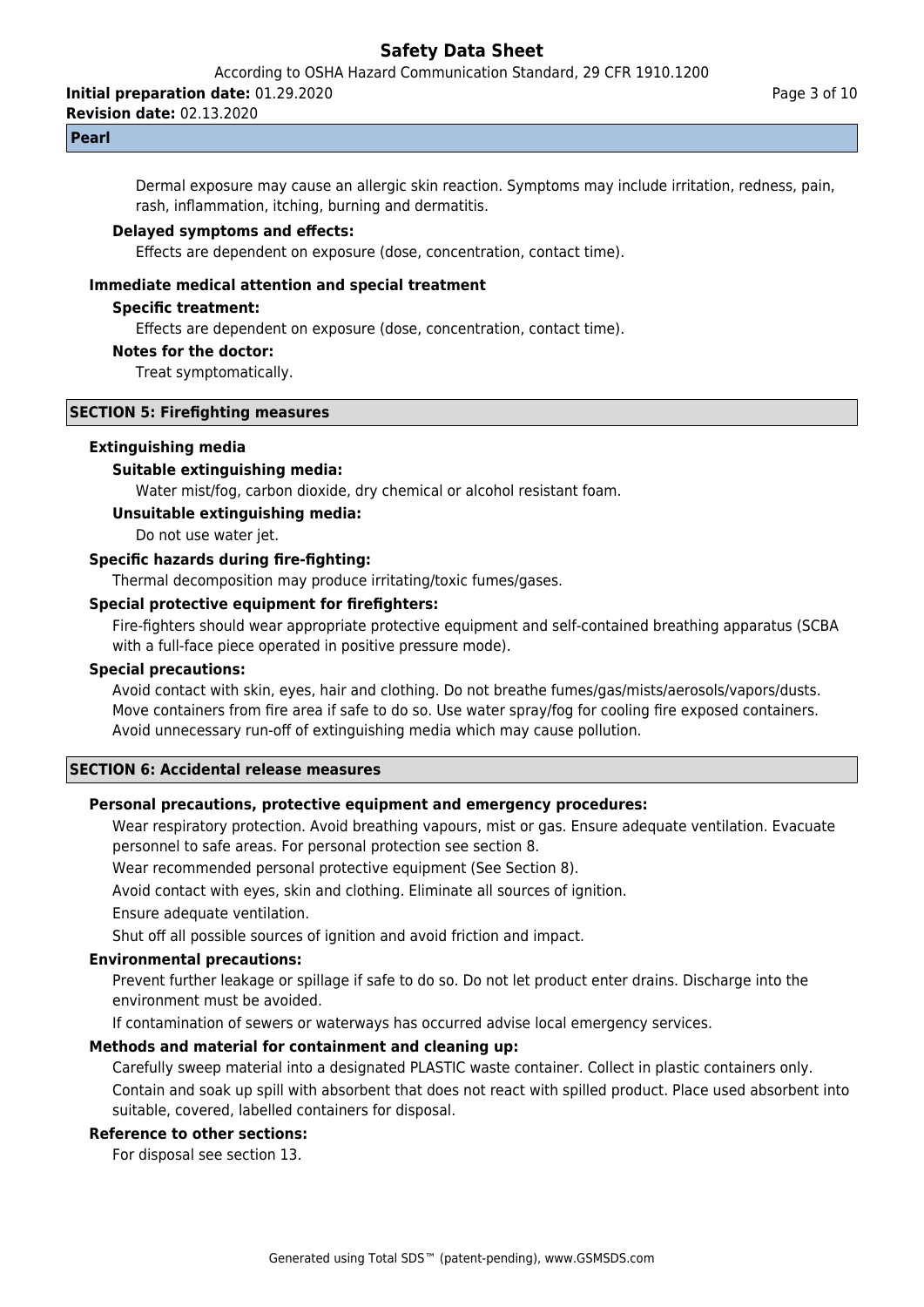According to OSHA Hazard Communication Standard, 29 CFR 1910.1200

**Initial preparation date:** 01.29.2020

**Revision date:** 02.13.2020

#### **Pearl**

#### **SECTION 7: Handling and storage**

#### **Precautions for safe handling:**

Wear gloves and eye protection when handling, moving or using this product. Do not contaminate water, food, or feed by storage or disposal.

Avoid contact with skin, eyes, and clothing. Follow good hygiene procedures when handling chemical materials. Refer to Section 8. Follow proper disposal methods. Refer to Section 13. Do not eat, drink, smoke, or use personal products when handling chemical substances.

#### **Conditions for safe storage, including any incompatibilities:**

Store in a cool, dry, well ventilated place. Store away from sources of heat or ignition. Store away from incompatible materials described in Section 10. Keep containers closed when not in use

#### **SECTION 8: Exposure controls/personal protection**

Only those substances with limit values have been included below.

#### **Occupational Exposure limit values:**

| <b>Country (Legal Basis)</b> | <b>Substance</b>                                          | <b>Identifier</b> | <b>Permissible concentration</b>       |
|------------------------------|-----------------------------------------------------------|-------------------|----------------------------------------|
| <b>NIOSH</b>                 | 1-methoxy-2-propanol monopropylene glycol<br>methyl ether | 107-98-2          | TWA: $360 \text{ mg/m}^3$              |
|                              | 1-methoxy-2-propanol monopropylene glycol<br>methyl ether | 107-98-2          | TWA: 100 ppm                           |
|                              | 1-methoxy-2-propanol monopropylene glycol<br>methyl ether | 107-98-2          | STEL: 540 mg/m <sup>3</sup>            |
|                              | 1-methoxy-2-propanol monopropylene glycol<br>methyl ether | 107-98-2          | STEL: 150 ppm                          |
| <b>ACGIH</b>                 | 1-methoxy-2-propanol monopropylene glycol<br>methyl ether | 107-98-2          | TWA: 50 ppm                            |
|                              | 1-methoxy-2-propanol monopropylene glycol<br>methyl ether | 107-98-2          | STEL: 100 ppm                          |
| United States(California)    | 1-methoxy-2-propanol monopropylene glycol<br>methyl ether | 107-98-2          | TWA: 100 ppm (360 mg/m <sup>3</sup> )  |
|                              | 1-methoxy-2-propanol monopropylene glycol<br>methyl ether | 107-98-2          | STEL: 150 ppm (540 mg/m <sup>3</sup> ) |

#### **Biological limit values:**

No biological exposure limits noted for the ingredient(s).

**Information on monitoring procedures:**

Not determined or not applicable.

# **Appropriate engineering controls:**

Effective ventilation in all processing areas. Use local exhaust ventilation to maintain airborne concentrations below the TLV.

## **Personal protection equipment**

**Eye and face protection:** Safety goggles

Safety glasses

#### **Skin and body protection:**

Impervious clothing, chemical resistant gloves Impervious clothing and chemical resistant gloves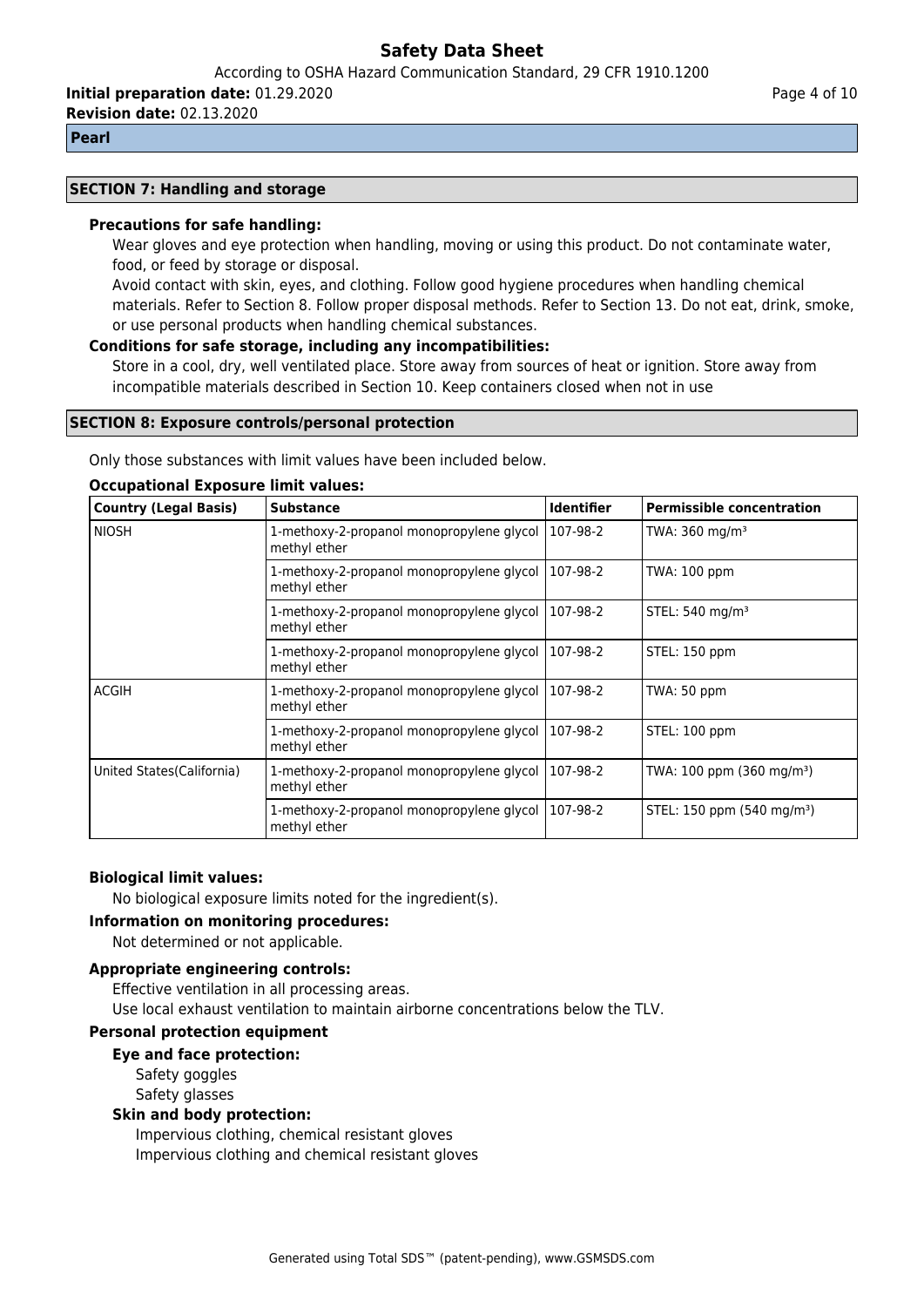According to OSHA Hazard Communication Standard, 29 CFR 1910.1200

**Initial preparation date:** 01.29.2020

**Revision date:** 02.13.2020

## **Pearl**

## **Respiratory protection:**

In case of insufficient ventilation, wear suitable respiratory protection

#### **General hygienic measures:**

Handle in accordance with good industrial hygiene and safety measures. Wash hands and face after handling chemical products. Wash hands before eating, drinking and smoking. Wash hands at the end of the workday.

### **SECTION 9: Physical and chemical properties**

### **Information on basic physical and chemical properties**

| <b>Appearance</b>                         | whitish liquid       |
|-------------------------------------------|----------------------|
| <b>Odor</b>                               | mild amine           |
| <b>Odor threshold</b>                     | <b>NA</b>            |
| pH                                        | $7.5 - 9$            |
| <b>Melting point/freezing point</b>       | <b>NA</b>            |
| Initial boiling point/range               | >93C                 |
| Flash point (closed cup)                  | >93C                 |
| <b>Evaporation rate</b>                   | <b>NA</b>            |
| <b>Flammability (solid, gas)</b>          | <b>NA</b>            |
| <b>Upper flammability/explosive limit</b> | <b>NA</b>            |
| Lower flammability/explosive limit        | <b>NA</b>            |
| <b>Vapor pressure</b>                     | <b>NA</b>            |
| <b>Vapor density</b>                      | <b>NA</b>            |
| <b>Density</b>                            | 1.04                 |
| <b>Relative density</b>                   | <b>NA</b>            |
| <b>Solubilities</b>                       | dispersible in water |
| Partition coefficient (n-octanol/water)   | <b>NA</b>            |
| <b>Auto/Self-ignition temperature</b>     | <b>NA</b>            |
| <b>Decomposition temperature</b>          | <b>NA</b>            |
| <b>Dynamic viscosity</b>                  | <b>NA</b>            |
| <b>Kinematic viscosity</b>                | <b>NA</b>            |
| <b>Explosive properties</b>               | <b>NA</b>            |
| <b>Oxidizing properties</b>               | <b>NA</b>            |

#### **Other information**

|  | /OC g/l less wa |  |
|--|-----------------|--|

**VOC g/l less water** < 275 g/l less water

## **SECTION 10: Stability and reactivity**

#### **Reactivity:**

Stable and non-reactive under normal conditions of use, storage and transport.

#### **Chemical stability:**

Stable under normal storage and handling conditions.

#### **Possibility of hazardous reactions:**

Under normal conditions of storage and use, hazardous reactions will not occur.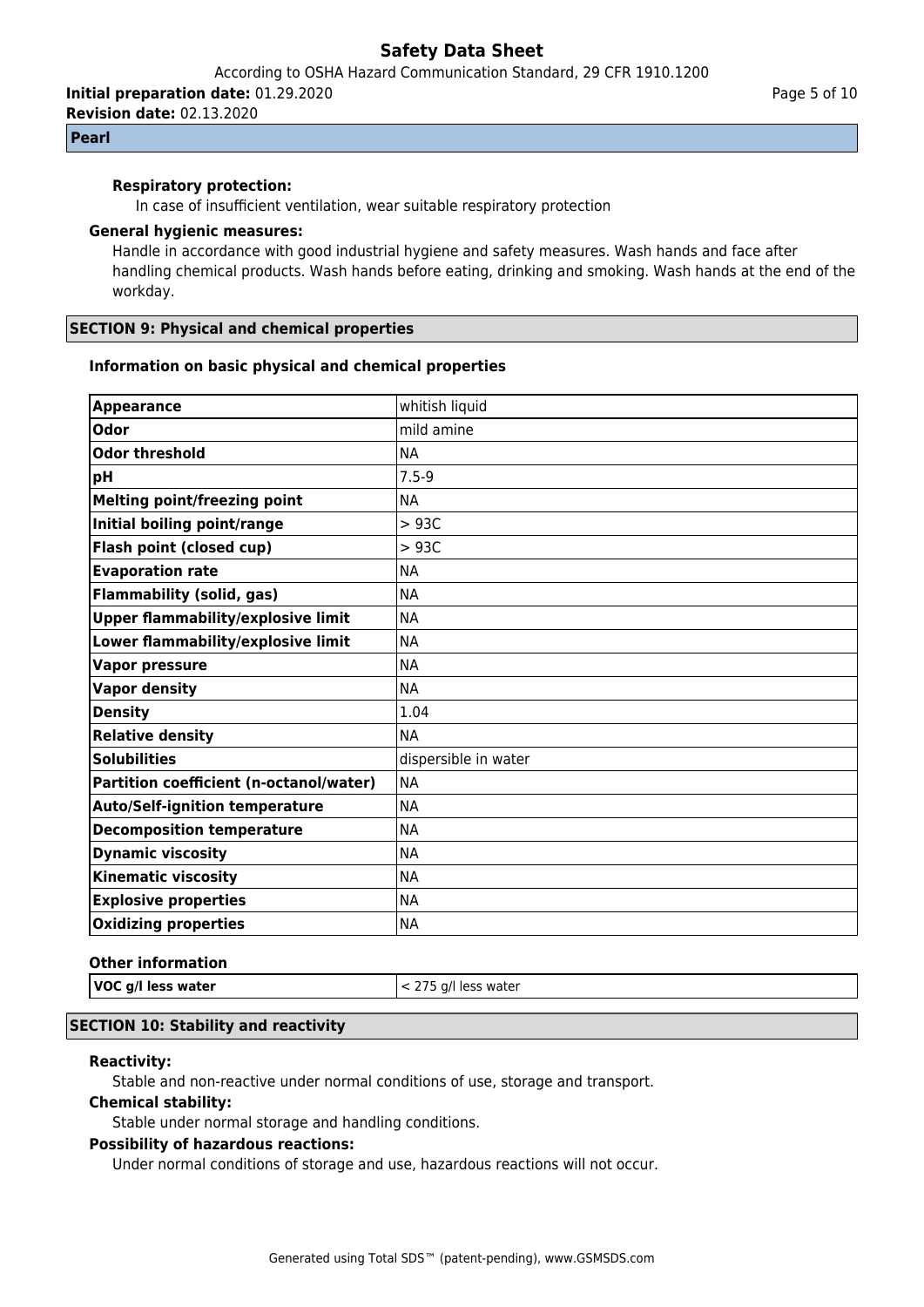According to OSHA Hazard Communication Standard, 29 CFR 1910.1200

**Initial preparation date:** 01.29.2020

**Revision date:** 02.13.2020

#### **Pearl**

#### **Conditions to avoid:**

Incompatible materials.

**Incompatible materials:**

#### Strong oxidizing agents.

#### **Hazardous decomposition products:**

Under normal conditions of storage and use, hazardous decomposition products should not be produced.

#### **SECTION 11: Toxicological information**

#### **Acute toxicity**

**Assessment:** Based on available data, the classification criteria are not met.

**Product data:** No data available.

## **Substance data:**

| <b>Name</b>                                         | <b>Route</b> | Result                    |
|-----------------------------------------------------|--------------|---------------------------|
| $ 1-(2-butoxy-1-$                                   | Idermal      | LD50 Rat: >2000 mg/kg     |
| methylethoxy) propan-2-ol                           | Ioral        | LD50 Rat: 3700 mg/kg      |
| 1-methoxy-2-propanol<br>monopropylene glycol methyl | Ioral        | LD50 Rat: >5000 mg/kg     |
| ether                                               | Idermal      | LD50 Rabbit: >15800 mg/kg |

### **Skin corrosion/irritation**

#### **Assessment:**

Causes skin irritation.

#### **Product data:**

No data available.

**Substance data:** No data available.

#### **Serious eye damage/irritation**

#### **Assessment:**

Causes serious eye irritation.

#### **Product data:**

No data available.

**Substance data:** No data available.

#### **Respiratory or skin sensitization**

#### **Assessment:**

May cause an allergic skin reaction.

#### **Product data:**

No data available.

**Substance data:** No data available.

#### **Carcinogenicity**

**Assessment:** Based on available data, the classification criteria are not met.

**Product data:** No data available.

**Substance data:** No data available.

**International Agency for Research on Cancer (IARC):** None of the ingredients are listed. **National Toxicology Program (NTP):** None of the ingredients are listed.

**OSHA Carcinogens:** Not applicable

#### **Germ cell mutagenicity**

**Assessment:** Based on available data, the classification criteria are not met.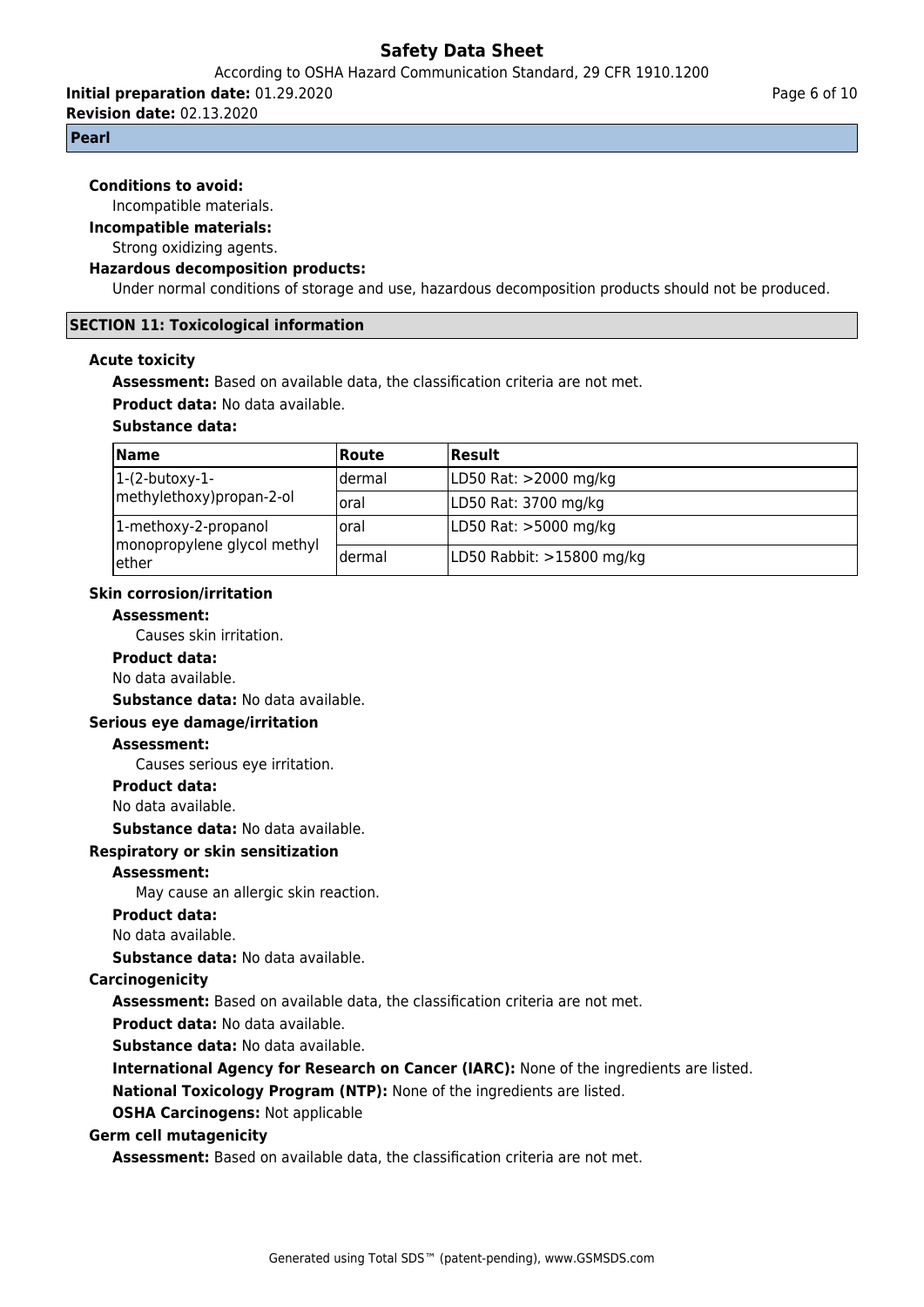## According to OSHA Hazard Communication Standard, 29 CFR 1910.1200

**Initial preparation date:** 01.29.2020

**Revision date:** 02.13.2020

**Product data:** No data available.

#### **Pearl**

Page 7 of 10

**Substance data:** No data available.

## **Reproductive toxicity**

**Assessment:** Based on available data, the classification criteria are not met.

### **Product data:**

No data available.

**Substance data:** No data available.

### **Specific target organ toxicity (single exposure)**

**Assessment:** Based on available data, the classification criteria are not met.

### **Product data:**

No data available.

### **Substance data:**

| <b>Name</b>                                                   | Result                             |
|---------------------------------------------------------------|------------------------------------|
| 1-methoxy-2-propanol<br>monopropylene glycol methyl<br>lether | May cause drowsiness or dizziness. |

## **Specific target organ toxicity (repeated exposure)**

**Assessment:** Based on available data, the classification criteria are not met.

#### **Product data:**

No data available.

**Substance data:** No data available.

## **Aspiration toxicity**

**Assessment:** Based on available data, the classification criteria are not met.

#### **Product data:**

No data available.

**Substance data:** No data available.

#### **Information on likely routes of exposure:**

No data available.

**Symptoms related to the physical, chemical and toxicological characteristics:**

No data available.

## **Other information:**

No data available.

## **SECTION 12: Ecological information**

#### **Acute (short-term) toxicity**

**Assessment:** Based on available data, the classification criteria are not met. **Product data:** No data available.

#### **Substance data:**

| <b>Name</b>              | Result                                        |
|--------------------------|-----------------------------------------------|
| $ 1-(2-butoxy-1-$        | LC50 Poecilia reticulata: 841 mg/L (96 hours) |
| methylethoxy)propan-2-ol | EC50 Daphnia magna: >1000 mg/L (48 hours)     |

#### **Chronic (long-term) toxicity**

**Assessment:** Based on available data, the classification criteria are not met. **Product data:** No data available.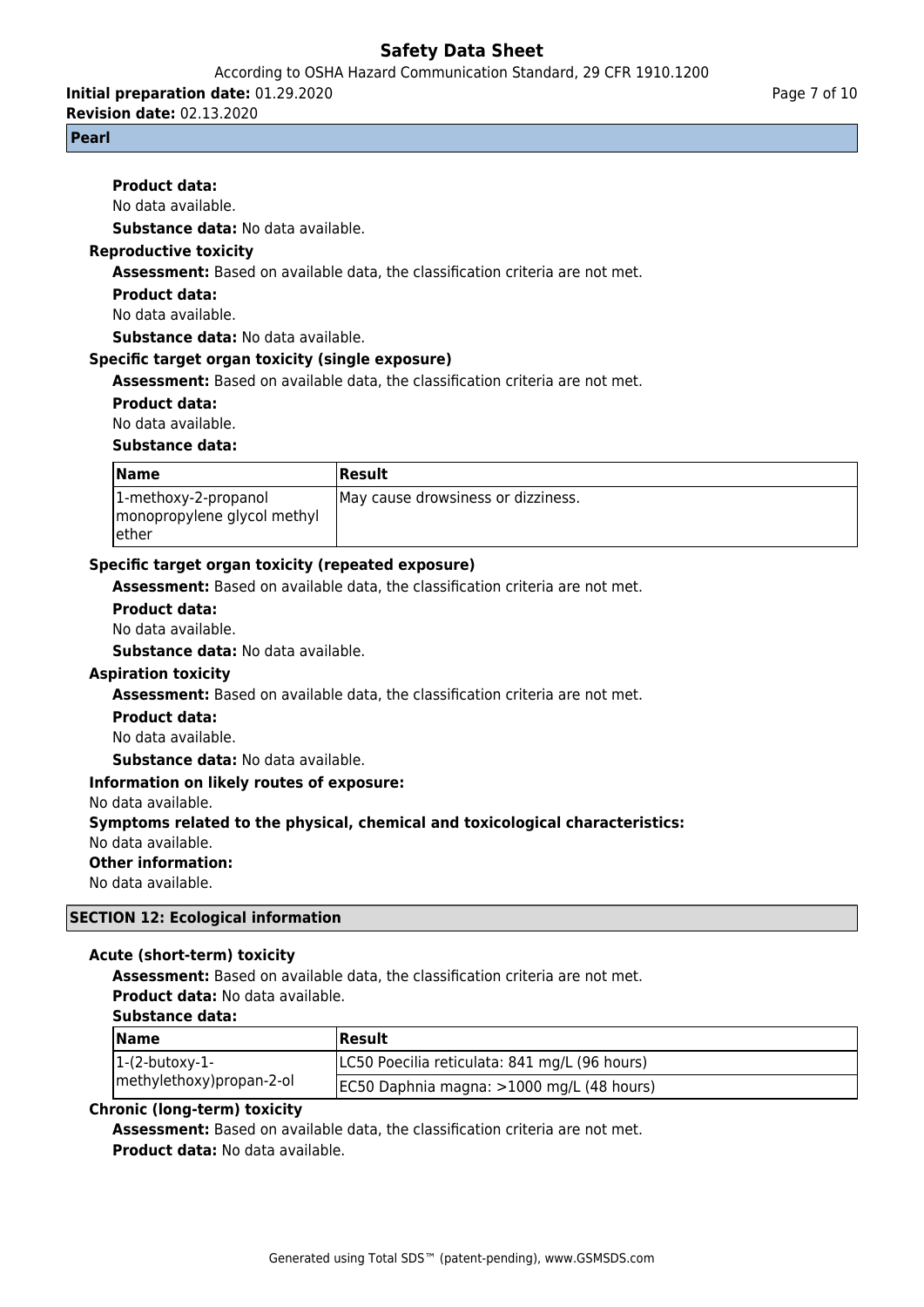## According to OSHA Hazard Communication Standard, 29 CFR 1910.1200

**Initial preparation date:** 01.29.2020

**Revision date:** 02.13.2020

## **Pearl**

**Substance data:** No data available.

## **Persistence and degradability**

**Product data:** No data available.

#### **Substance data:**

| <b>Name</b>                                                   | Result                          |
|---------------------------------------------------------------|---------------------------------|
| 1-(2-butoxy-1-<br>methylethoxy) propan-2-ol                   | Readily biodegradable           |
| 1-methoxy-2-propanol<br>monopropylene glycol methyl<br>lether | Readily biodegradable in water. |

#### **Bioaccumulative potential**

**Product data:** No data available.

**Substance data:** No data available.

# **Mobility in soil**

**Product data:** No data available.

**Substance data:** No data available.

**Other adverse effects: No data available.** 

#### **SECTION 13: Disposal considerations**

#### **Disposal methods:**

It is the responsibility of the waste generator to properly characterize all waste materials according to applicable regulatory entities

## **Contaminated packages:**

Not determined or not applicable.

#### **SECTION 14: Transport information**

#### **United States Transportation of dangerous goods (49 CFR DOT)**

| UN number                     | Not Regulated |
|-------------------------------|---------------|
| UN proper shipping name       | Not regulated |
| UN transport hazard class(es) | <b>None</b>   |
| Packing group                 | <b>None</b>   |
| <b>Environmental hazards</b>  | <b>None</b>   |
| Special precautions for user  | None          |

#### **International Maritime Dangerous Goods (IMDG)**

| UN number                     | Not Regulated |
|-------------------------------|---------------|
| UN proper shipping name       | Not regulated |
| UN transport hazard class(es) | <b>None</b>   |
| <b>Packing group</b>          | None          |
| <b>Environmental hazards</b>  | <b>None</b>   |
| Special precautions for user  | <b>None</b>   |

#### **International Air Transport Association Dangerous Goods Regulations (IATA-DGR)**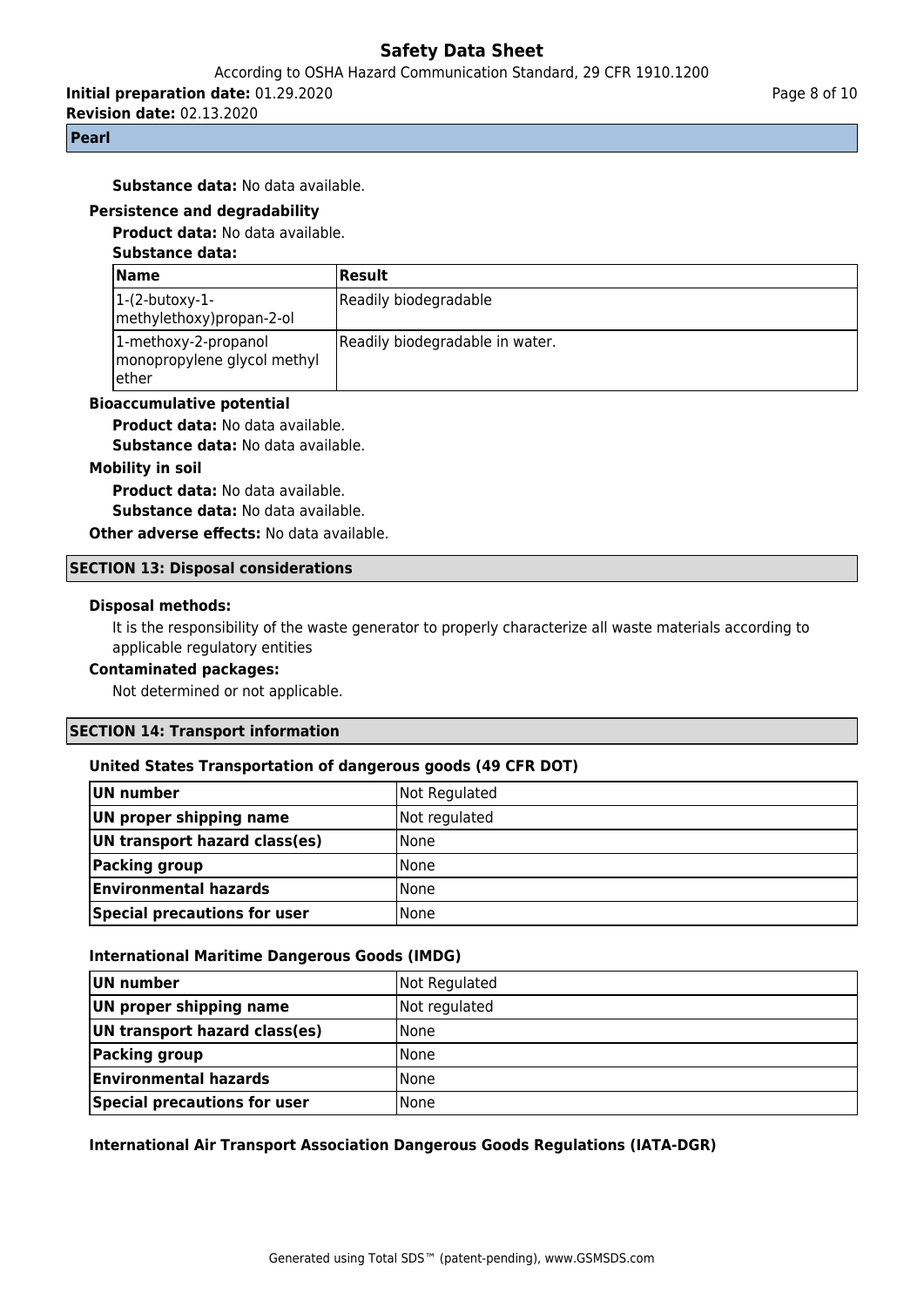## According to OSHA Hazard Communication Standard, 29 CFR 1910.1200

**Initial preparation date:** 01.29.2020

**Revision date:** 02.13.2020

**Pearl**

| <b>UN number</b>                    | Not Regulated |
|-------------------------------------|---------------|
| UN proper shipping name             | Not regulated |
| UN transport hazard class(es)       | None          |
| <b>Packing group</b>                | <b>None</b>   |
| <b>Environmental hazards</b>        | <b>None</b>   |
| <b>Special precautions for user</b> | <b>None</b>   |

## **SECTION 15: Regulatory information**

## **United States regulations**

## **Inventory listing (TSCA):**

| 29911-28-2 | $ 1-(2-butoxy-1-methylethoxy)$ propan-2-ol              | Listed |
|------------|---------------------------------------------------------|--------|
| 107-98-2   | [1-methoxy-2-propanol monopropylene glycol methyl ether | Listed |

## **Significant New Use Rule (TSCA Section 5):** Not determined.

**Export notification under TSCA Section 12(b):** Not determined.

## **SARA Section 311/312 hazards:**

| l Acute | $\sim$<br>Chronic | $-$<br>Fire | <sup>o</sup> ressure | Reactive |
|---------|-------------------|-------------|----------------------|----------|
| No      | 'No               | No          | No                   | INo      |

## **SARA Section 302 extremely hazardous substances:** Not determined.

## **SARA Section 313 toxic chemicals:**

| 129911-28-2 | 1-(2-butoxy-1-methylethoxy)propan-2-ol                 | Not<br>lListed         |
|-------------|--------------------------------------------------------|------------------------|
| 1107-98-2   | 1-methoxy-2-propanol monopropylene glycol methyl ether | INot<br><b>IListed</b> |

#### **CERCLA:** Not determined.

#### **RCRA:** Not determined.

## **Section 112(r) of the Clean Air Act (CAA):** Not determined.

#### **Massachusetts Right to Know:**

| 129911-28-2 | 1-(2-butoxy-1-methylethoxy)propan-2-ol                 | Not<br><b>Listed</b> |
|-------------|--------------------------------------------------------|----------------------|
| 107-98-2    | 1-methoxy-2-propanol monopropylene glycol methyl ether | Listed               |

#### **New Jersey Right to Know:**

| 29911-28-2   | 1-(2-butoxy-1-methylethoxy) propan-2-ol                | Not<br>lListed |
|--------------|--------------------------------------------------------|----------------|
| $ 107-98-2 $ | 1-methoxy-2-propanol monopropylene glycol methyl ether | Listed         |

#### **New York Right to Know:**

| 29911-28-2 | 1-(2-butoxy-1-methylethoxy)propan-2-ol                 | Not<br>Listed |
|------------|--------------------------------------------------------|---------------|
| 107-98-2   | 1-methoxy-2-propanol monopropylene glycol methyl ether | Listed        |

## **Pennsylvania Right to Know:**

| 129911-28-2 | 1-(2-butoxy-1-methylethoxy)propan-2-ol                 | Not<br>lListed |
|-------------|--------------------------------------------------------|----------------|
| 107-98-2    | 1-methoxy-2-propanol monopropylene glycol methyl ether | Listed         |

**California Proposition 65:** None of the ingredients are listed.